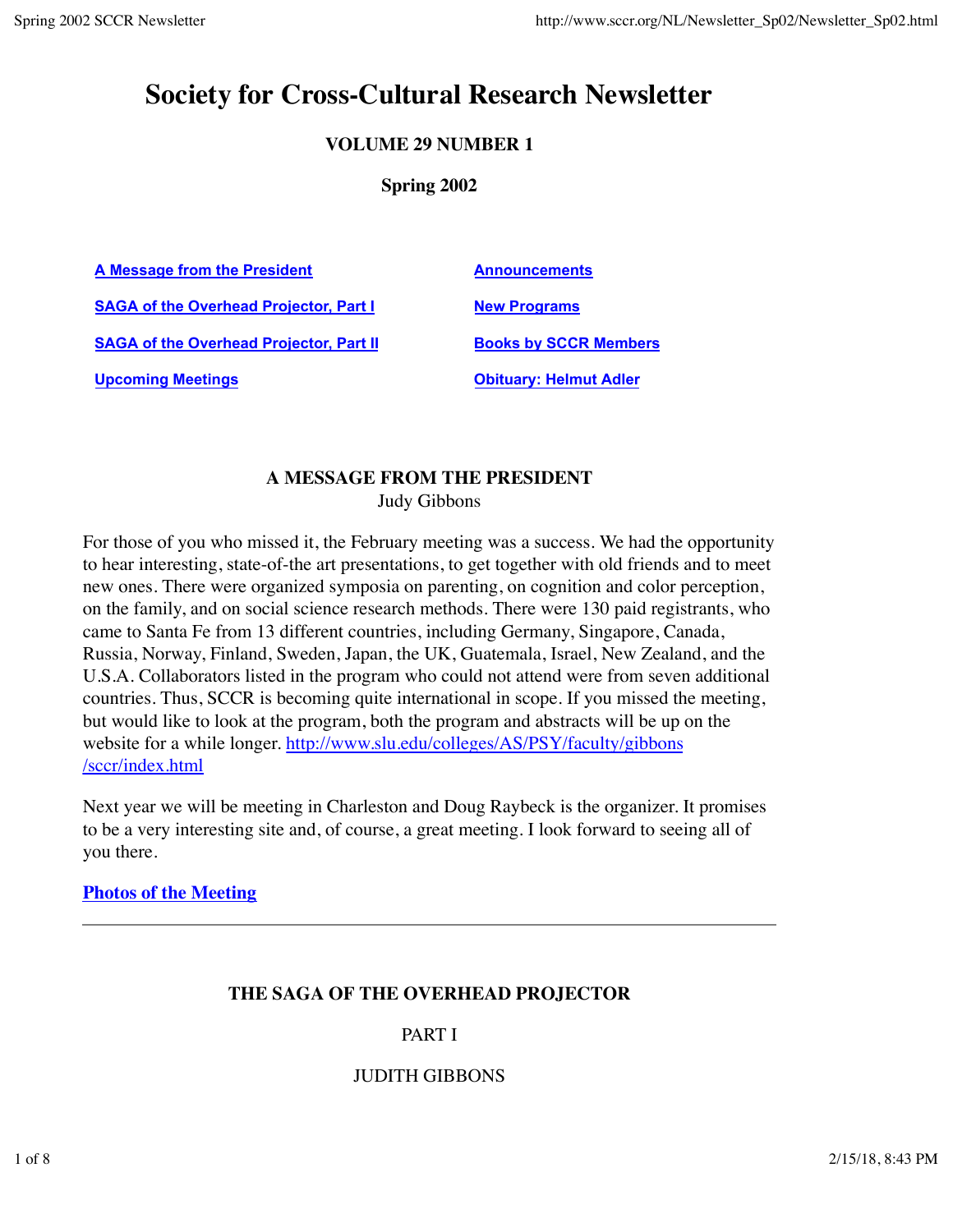In an effort to save money for SCCR your thrifty meeting organizer decided to buy an overhead projector for \$100 rather than rent one for \$150 for three days. Of course, the rental comes with an extension cord and we needed to buy one for \$7.99. Then, plans to drive to Santa Fe fell through and the O.P had to be shipped for \$32.20. Finally, the hotel charged \$7 portage for the box to be moved to the meeting room. There were no more costs involved, but we did need to set it up and take it down ourselves. At the end of the conference there was the problem of what to do with the projector. Although Ralph Bolton offered to keep it until the next time we meet in Santa Fe, I offered it to the Instituto de Lingüística in Guatemala. So, the society saved \$2.81 and the projector is supporting a worthy project in a developing country.

#### **THE SAGA OF THE OVERHEAD PROJECTOR**

#### PART II

#### KATHERINE RAMAGE

Dear Judy --

I've been meaning to tell you that the Institute was very grateful for the overhead projector. They even gave me an applause for it at a gathering we had!

SAT almost made me put it on my passport, which would mean I would have had to have it with me upon leaving, if anyone cared to check. I told them I wasn't going to do that, so then they asked how much it was worth, so they could charge me taxes! I said I had no idea and that I needed it for my work. I suggested they open it up and look at it since they had no idea what it was. When we opened it, we saw that the surface glass was cracked. I told them that it was worth nothing with the broken glass and asked if they wanted it. They taped it back up and sent me on my way WITH the projector, no taxes paid. I tried it out in the office and the crack only minimally interferes, not enough to render it worthless.

#### **UPCOMING MEETINGS**

The **Society for Psychological Anthropology** will hold its next biennial meeting April 9 to 13th, most likely in San Diego, CA. Please note that the SPA is changing from a fall to spring schedule for the meeting. Watch for further updates and information here, in the SPA column of Anthropology News, and also on the SPA website at www.aaanet.org/spa /index.htm . The SPA welcomes all SCCR members to attend and participate in the meeting. For questions contact SCCR member Carmella Moore, SPA Secretary-Treasurer, at ccmoore@uci.edu .

The 25th International **Congress of Applied Psychology** (ICAP) will take place at the Singapore International Convention & Exhibition Centre from July 7 to July 12, 2002. This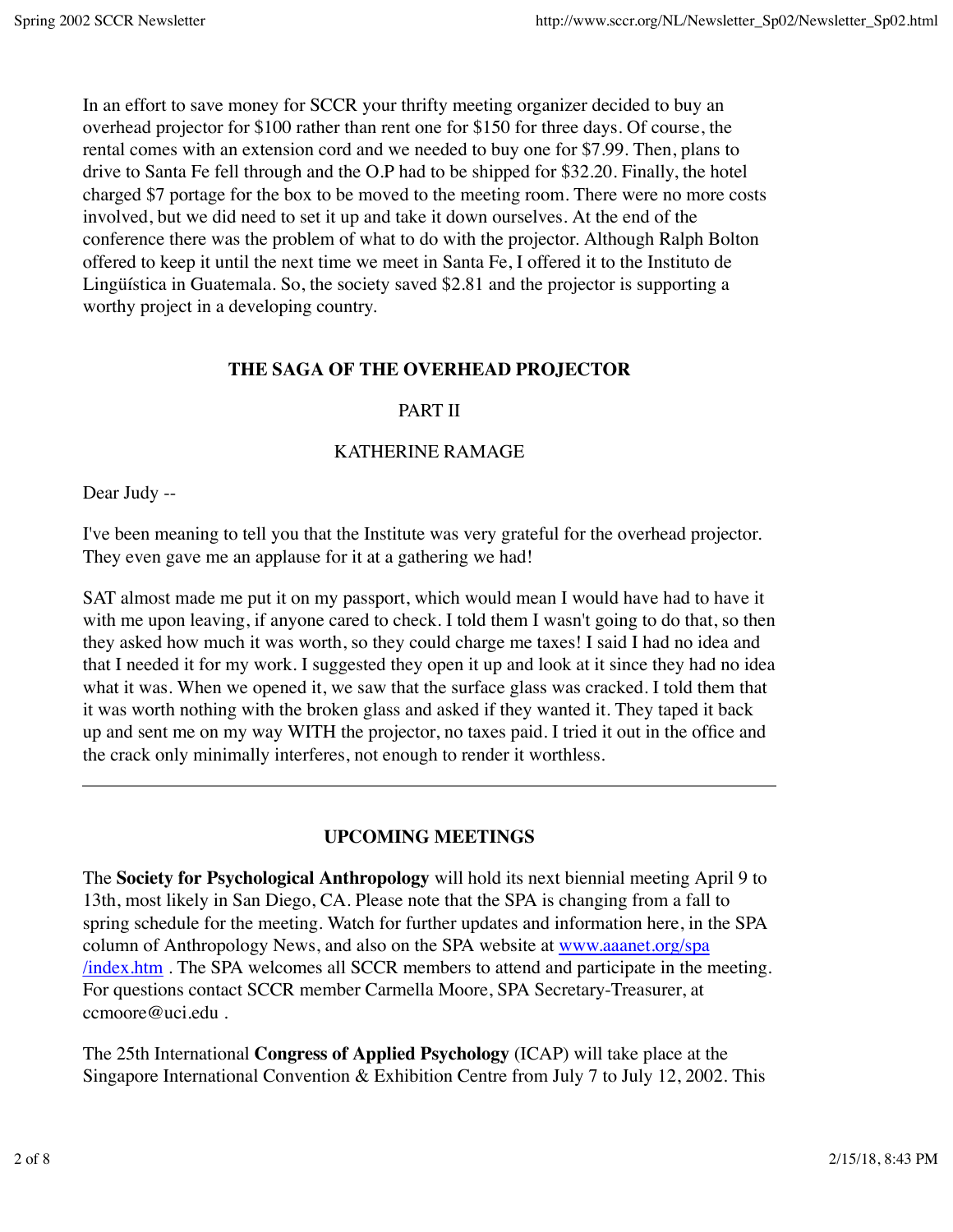quadrennial is jointly hosted and organized by the Singapore Psychological Society (SPS) and the National University of Singapore and held under the auspices of the International Association of Applied Psychology (IAAP). For more information, go to: http://www.icap2002.org/icap/

The **16th International Congress of Cross-Cultural Psychology**, sponsored by the International Association for Cross-Cultural Psychology, will be held this year in Yogykarta, Indonesia, from July 15-19, 2002. For more information, go to: http://www.iaccpcongress2002.org/ or www.iaccp.org.

The 2002 meeting of the **International Society for the Study of Behavioural Development** (ISSBD) will be held at the Chateau Laurier in Ottawa, Canada, August 2-6, 2002. Information about the conference is available at the ISSBD 2002 website at http://www.issbd.uottawa.ca or by mail to ISSBD, School of Psychology, University of Ottawa, PO Box 450 Stn A, Ottawa, Ontario, Canada K1N 6N5 Fax +1 613 562 5147

A special conference on **Culture, Politics and Development** will be held at the Monte Verità in Ascona, Switzerland from October 7–11, 2002. For more information, please visit: http://www.ethno.unizh.ch/csfconference/index.html Correspondence should be addressed to esz@ethno.unizh.ch

# **ANNOUNCEMENTS**

**Hans-Peter Müller** would like to point out some key features of his on-going and soon ending research, such as the ATLAS, a coloured ethnographic Atlas for Africa and Asia published in 1999, which is really extraordinary! In addition, a data bank based on Murdock's variables aggregated on national level (= "cultural heritage") is also available. Please visit http://www.ethno.unizh.ch/csfconference/index.html

**Marshall H. Segall** has developed a unique exhibition exploring the concept of race entitled, "All of us are related, each of us is unique." This is a unique, pictorial teaching project that debunks the concept of "race". Please visit the following website: http://allrelated.syr.edu to preview the exhibition and for more information on how colleges, universities, libraries, etc. can purchase a copy of this important scholarly resource.

A note of thanks to all of you from the Society for Cross-Cultural Research who have sent email, cards, and telephone calls. The good news is that I learned in early February that I had normal blood tests for the first time in two years. Although the lymphoma is always present in my bone marrow, spleen, and lymph nodes, I have no symptoms and present the oncologists with a "fine and rare example of a patient who is 'pushing the envelope' for survival time and

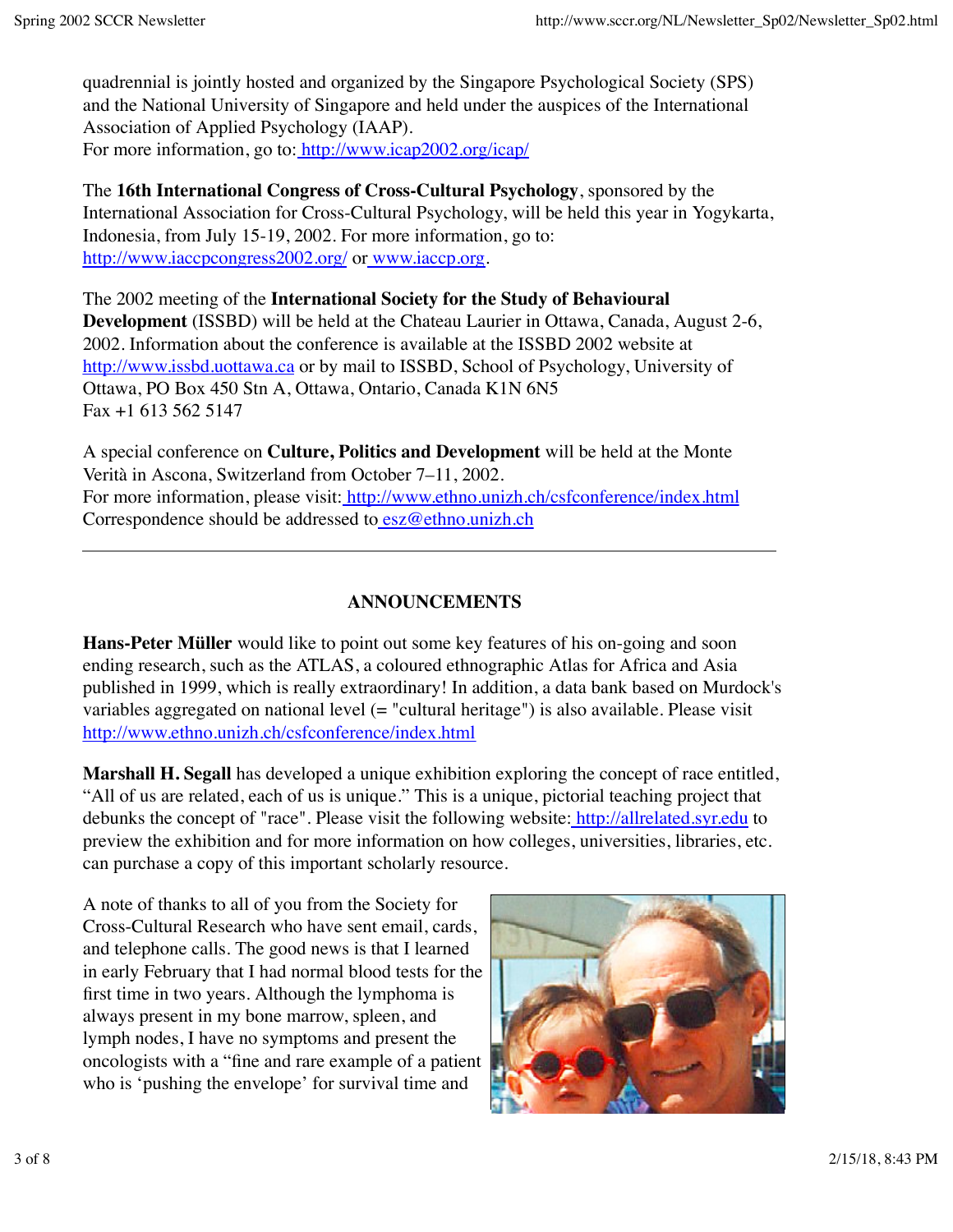good health." Nancy and I find joy in every day. We continue to be productive in all facets of our life, and thankful for friends, family, and colleagues. All the best, Ron Rohner



**Ron with granddaughter Mary Gail Brush**

## **NEW PROGRAMS**

UCLA announces the establishment of the **Center for Culture, Brain, and Development.**

CBD organizes graduate and post-doctoral training for research on the interaction among processes of cultural transmission, development, and brain functioning. It also facilitates interchange and collaboration among participating faculty. CBD is supported by a grant from the Foundation for Psychocultural Research. Faculty participants come from UCLA programs in Psychology, Anthropology, Neuroscience (including the Brain Mapping Center), Applied Linguistics, and Education.

Participating graduate students are admitted to one of these programs and receive CBD training to study how the brain, culture, and ontogeny interact. Participating graduate students may be funded by their home

departments, UCLA fellowships, or external sources. In addition, CBD annually awards two one-year Graduate fellowships; recipients of these fellowships receive additional funding and teaching assistantships from the participating departments and the Graduate Division. Participating graduate students attend the Forum and the Integrative Seminar and are eligible to apply to CBD for small research or travel grants. With their Ph.D. they receive a certificate attesting to their CBD training.

Post-doctoral fellows receive integrative training and collaborate with CBD faculty on research linking development, brain mechanisms, and culture. CBD provides two one-year post-doctoral fellowships each year, renewable for a second year. Post-doctoral researchers funded from other sources are also welcome to participate in the CBD program. Post-doctoral fellows attend the Forum and the Integrative Seminar and are eligible to apply to CBD for small research or travel grants. Post-doctoral fellows work primarily with faculty mentors in fields other than the one in which they received their Ph.D.

At the biweekly Forum, speakers present research exploring how development, culture, and brain are integrated. The Integrative Seminar explores how culture, development, and the brain affect each other.

For further information, go to our web site: http://www.sscnet.ucla.edu/CBD/ Or e-mail CBD@ucla.edu, call 310 206-9046, or write to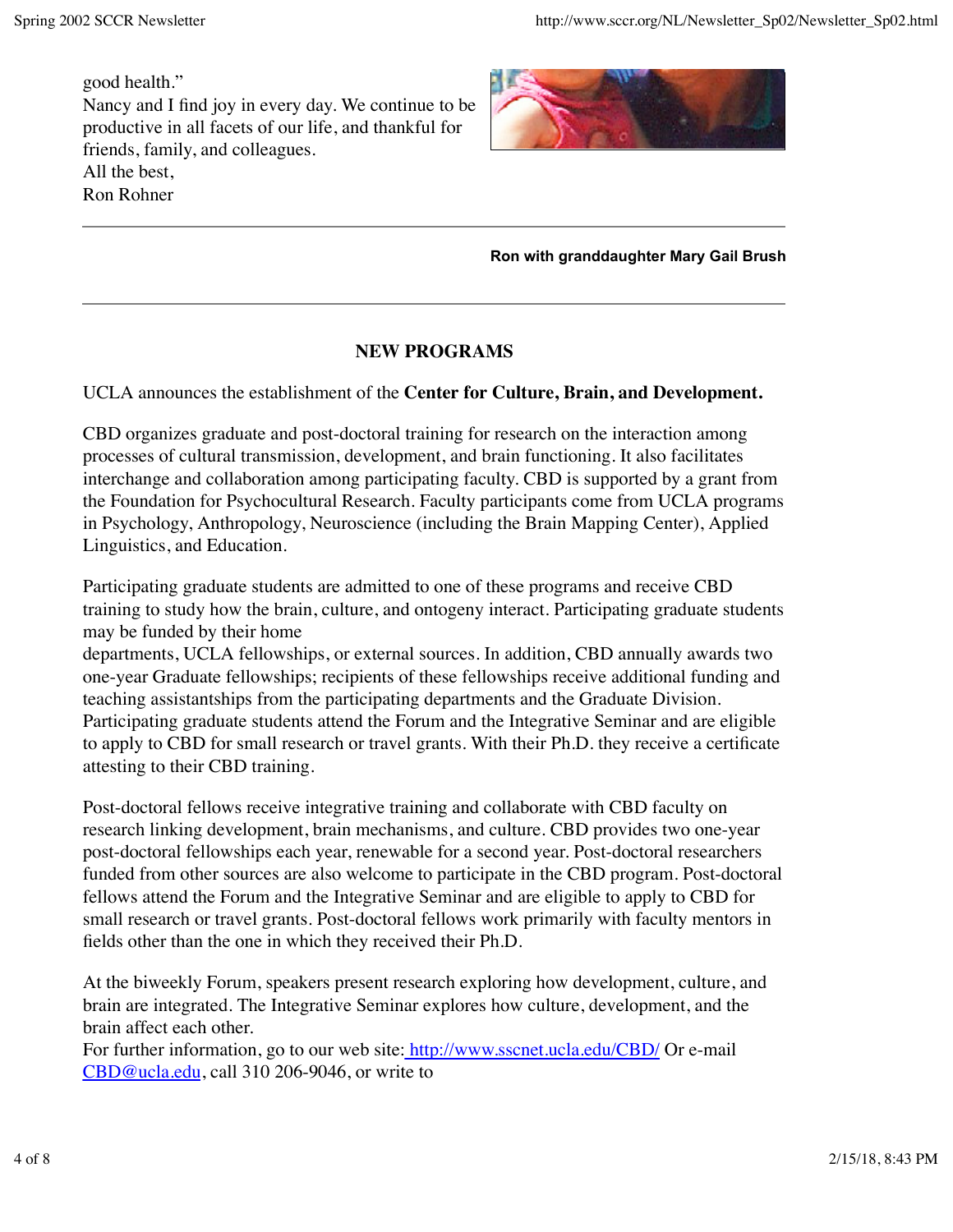Center for Culture, Brain, and Development Department of Psychology, UCLA 1282A Franz Hall 405 Hilgard Ave Los Angeles, CA 90095-1563

## **BOOKS BY SCCR MEMBERS**

**Harriet P. Lefley** is an editor (along with Dale B. Johnson) of "Family Interventions in Mental Illness: International Perspectives (Praeger, 2002). The chapters represent research currently being done in Australia. Austria, China, India, Italy, Japan, The Netherlands, Spain, Sweden, the U.K. and the United States. The book focuses on treatment approaches for persons with serious mental illness and their families in different cultural settings, relating mental health service delivery to cultural and political change. Content includes sections on family caregiving and treatment involvement, collaborative models of service delivery, the growth of family organizations, and the relation of socioeonomic, political, and cultural factors to mental health policy.

> **OBITUARY Helmut E. Adler, Ph.D.** 11-25-1920 to 6-7-2001

Helmut E. Adler, Ph.D., was a highly esteemed psychologist and a recognized scholar by his colleagues. He was respected and admired by his numerous friends and former students. He died of a sudden heart attack at his home on June 7th, 2001. At the time of his death he was investigating the pioneer woman psychologist Lillien Martin, in order to write a chapter for one of the sequences of volumes on the "Portraits of the Pioneers in Psychology, Vol. 5" (Kimble & Wertheimer, Eds, in press.) Among Dr. Adler's major interests was the life of Gustav Theodor Fechner, including his research, his ideas, and his writings. Previously, Dr. Adler had translated the first volume of the Elements of Psychophysics complying with a wish expressed frequently by Professor Edwin G. Boring. The publication commemorated the 100's anniversary of Fechner's publication in 1866. In addition, Dr. Adler wrote about other "Pioneers"; among these was a chapter on Hermann Ludwig Ferdinand von Helmholtz (Kimble & Wertheimer, Eds., 2000).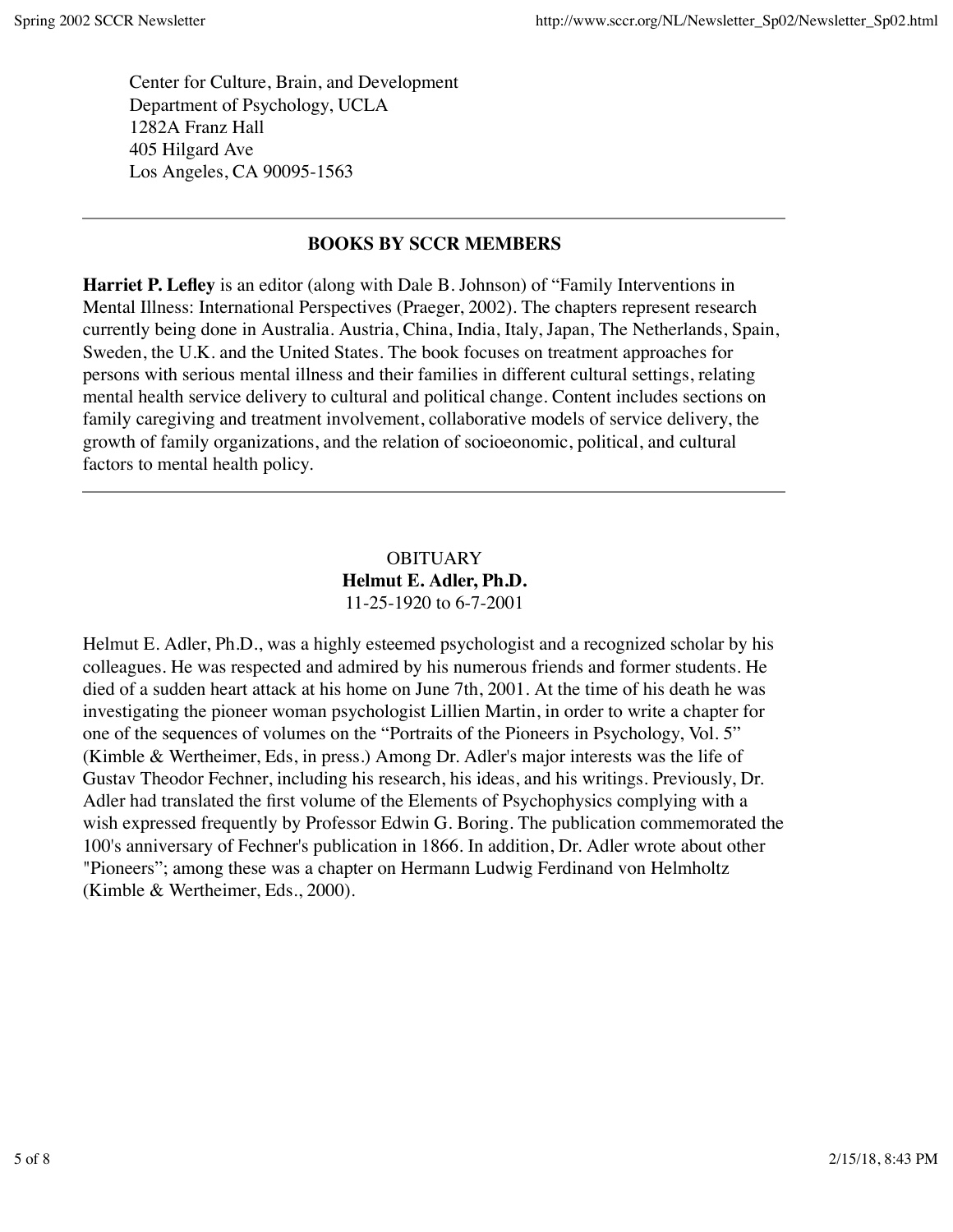

**The Adler Clan in 1997 Center, in blue suit: Helmut; right: Leonore**

Of course his involvement with several different pioneers in the field of psychology was not Helmut E. Adler's only interest. One of his earliest areas of research was animal behavior. His dissertation was under Professor Carl J. Warden's guidance on observational learning in cats, which he conducted at Columbia University. This was where he received his B.S. in 1948, his M.A. in 1949, and his Ph.D. in 1952; and in addition he was a certified psychologist. His first professional employment as Assistant at Columbia University started in 1949 and lasted until 1960; for the last 5 years he held the title of Lecturer. However, his major affiliation was with Yeshiva University, which started in 1950. Dr. Helmut E. Adler was not only the Chair of the Department of Psychology, but he was also teaching a diversified curriculum of courses.

He held the title of Professor from 1964 to 1991 when he became Professor Emeritus. Dr. Adler was the founder of the Psi Chi Chapter, of the Honor Society in Psychology at Yeshiva University, where he was the Faculty Advisor for 42 years. He loved teaching and had many wonderful and dedicated students -- in some cases a few students were the second generation of his students. -- As a matter of fact, at the time of his death he looked forward to teaching a course in the Fall Semester 2001.

While Dr. Helmut E. Adler was active writing books and articles, he was also a frequent presenter at professional meetings. The summer months gave him the opportunities to travel and present his papers around the globe, including the United States of America, Canada and Mexico, and also different countries in Europe and Asia, as well as in Australia and New Zealand.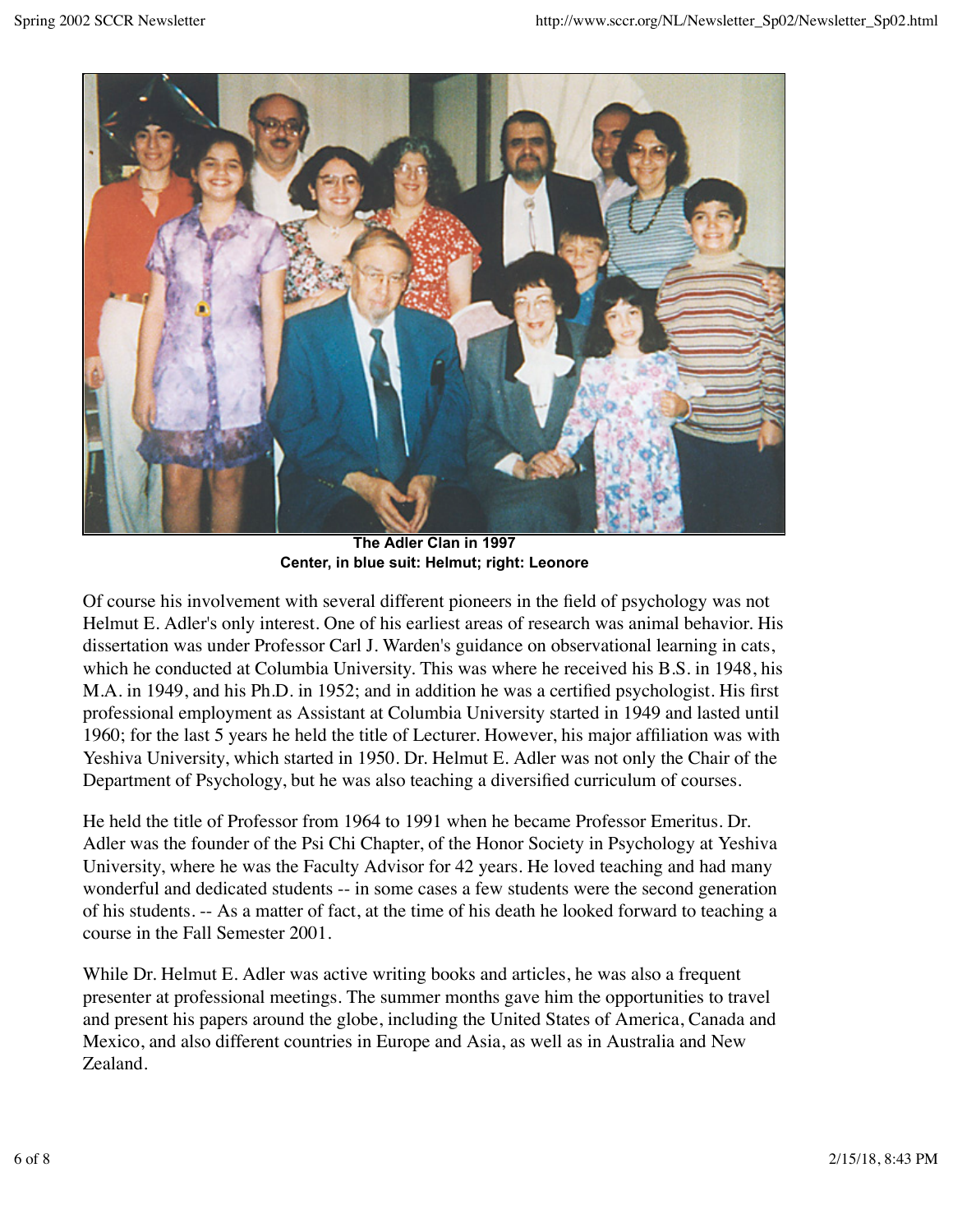As an additional affiliation Dr. Adler became first a Research Fellow in 1955, and then a Research Associate from 1969 to 1984 at the American Museum of Natural History. It was during this time that he did his famous studies on the migration of birds. One could say that it represented the cutting edge of research using computer simulation of the migratory paths and movements of birds, including whooping cranes and pigeons. In these studies Helmut E. Adler was collaborating with his son Barry P. Adler, a computer expert. Their presentations in 1965 and 1966 were forecasting the use of computers in science.

Yet, Dr. Adler was interested in expanding his research on observational learning. Together with his wife, Dr. Leonore Loeb Adler, they wanted to investigate the earliest time to learn by observation in dogs. While they approached several breeders, none of them supplied the puppies for the study. Therefore they bred the puppies in their own home. They needed several litters. Eventually the results showed that, while puppies are born blind, observational learning occurs as soon as the eyes become functional. (For this study the Adlers used the original "duplicate cage apparatus" from Columbia University.)

The summertime was also the time when the two Drs. Adler pursued their interest in animal behavior. They volunteered their time and efforts to study mostly sea mammals at the Mystic Marinelife Aquarium in Mystic, Ct., from 1976 to 1986. While they started with experiments on observational learning in dolphins, they expanded this research and also tested sealions. Eventually their investigations with dolphins and one belukha whale focused on cognitive research.

After several years the Adlers were accused of dealing with a "Clever Hans Effect," which is the possibility of giving unwitting cues to the experimental animal. Three years after the original experiment they set out on a follow-up study. (See Adler & Adler, 1990.) They used a completely "blind" procedure (which was recorded on video tape). The results clearly showed that there had never been any "Clever Hans Effect".

Dr. Helmut E. Adler shared his wife's interest in cross-cultural psychology and research. They co-authored many studies and presented the results together. Dr. Helmut E. Adler was a scientist of versatile interests and a wealth of knowledge. He was-listed in 'Who's Who in the East"; he was the recipient of the "Wilhelm Wundt Award" from the Academic Division of the New York State Psychological Association; he was Secretary General of the Section on Comparative Psychology and Animal Behavior of the International Union of Biological Sciences from 1972 to 1986. And, Dr. Adler was on the Advisory Committee, Section of Psychology, of The New York Academy of Sciences from 1972 to 2000. Of course there were other outstanding memberships and affiliations with other organizations.

Dr. Helmut E. Adler is survived by his wife, Dr. Leonore Loeb Adler, and their three children: Barry P. Adler, a computer programmer and systems analyst; Dr. Beverly S. Adler-Gross, a licensed clinical psychologist; and Evelyn R. Agostini a payroll administrator with the Foundation Center. There are seven grandchildren who mourn the loss of their Granddad: Beth, Derek, Lynnette, Annette, Harrison, Taylor, and Stan.

All in all, Dr. Helmut E. Adler fitted the image of what the German people call a "Gelehrter" a learned man, dedicated to the study of science, and possessing enormous knowledge. In